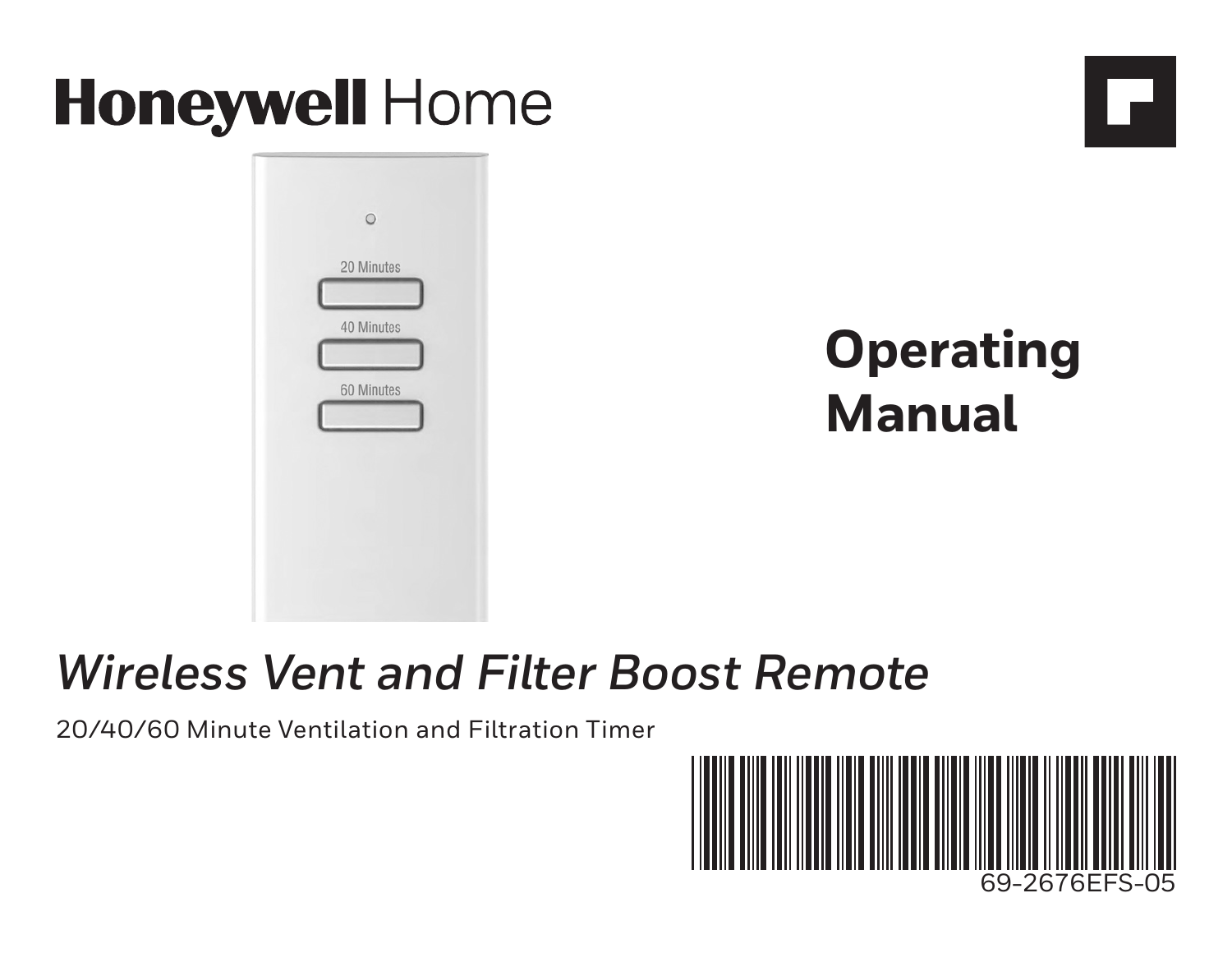### **How it works**

The Wireless Vent and Filter Boost Remote provides one-touch control of your ventilation and filtration system from bathrooms, laundry rooms, or any location in your home or building.

The remote has three buttons: 20, 40, and 60 minutes. The ventilation and filtration can be temporarily boosted for 20, 40, or 60 minutes, depending on the button pressed.



This device contains a Lithium battery which may contain Perchlorate material. Special handling may be required. See www.dtsc.ca.gov/hazardouswaste/perchlorate.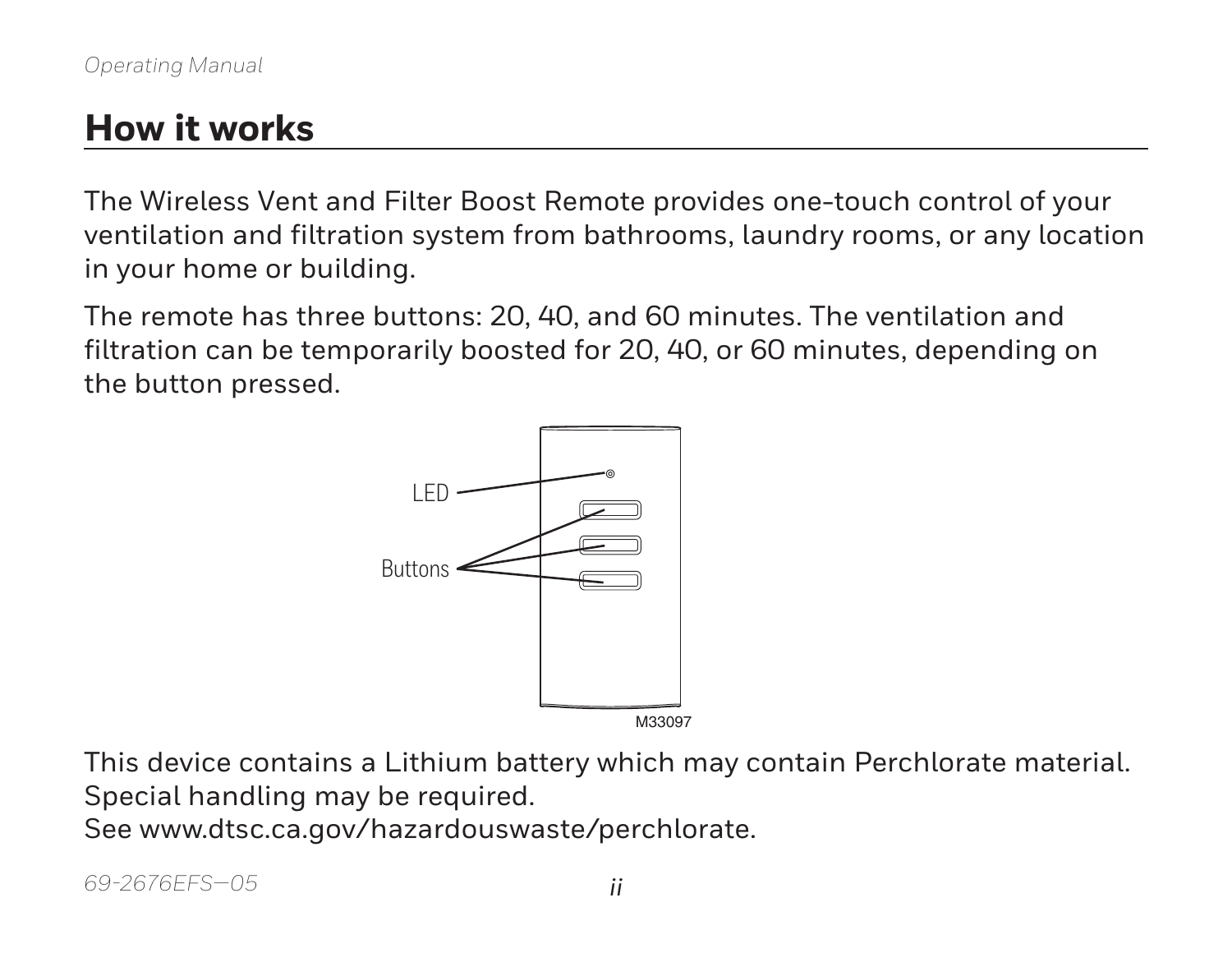#### **Quick reference**

Pressing one of these buttons temporarily boosts the ventilation and filtration for either the time on the button or the current run time at the thermostat, whichever is greater. Vent boost can be cancelled from the thermostat.

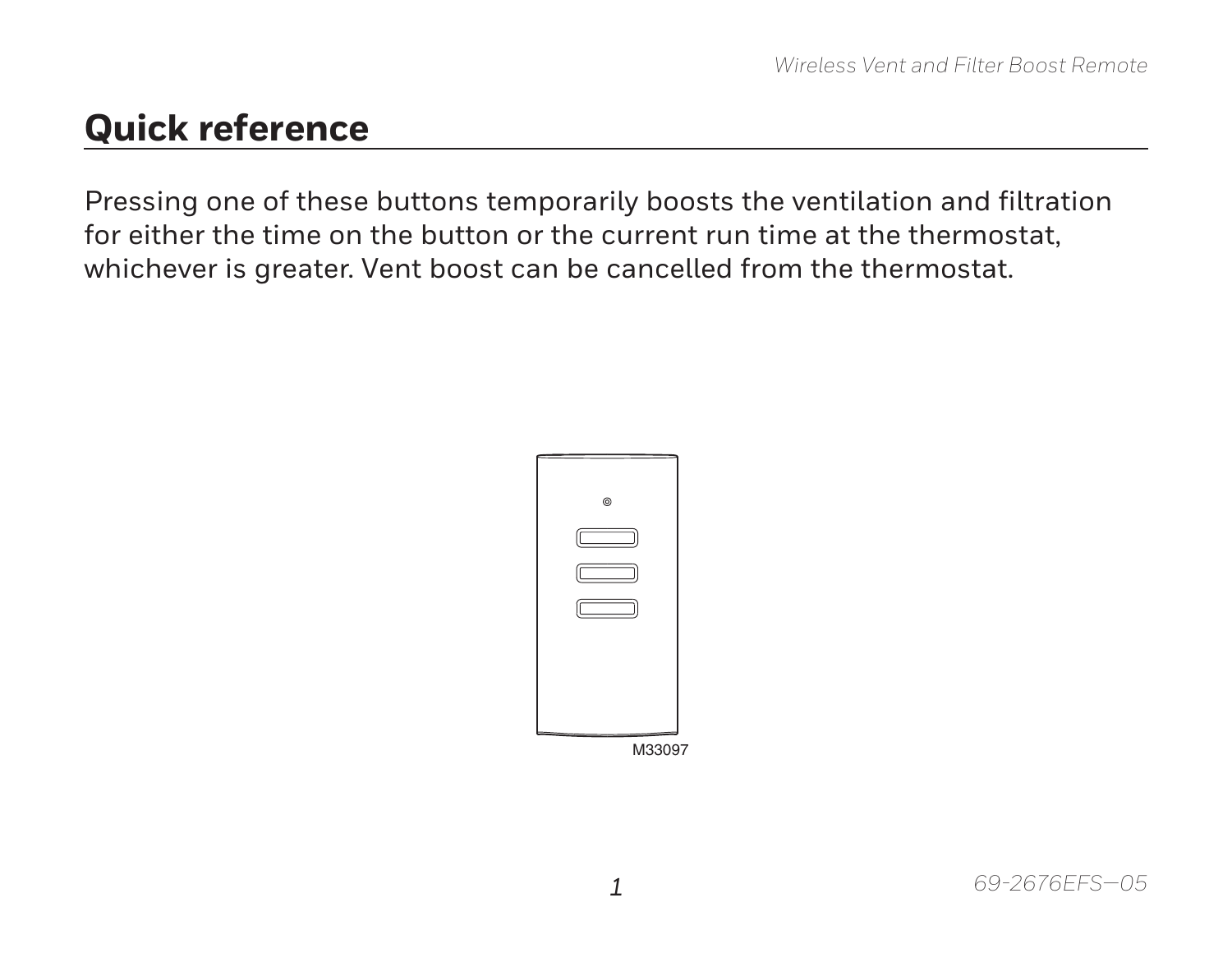## **Maintenance**

#### **Replace Battery**

When a button is pressed, the LED will quickly flash red if the battery. needs to be replaced.

- 1 Remove the cover.
- 2 Insert a new CR2450 coin cell battery into the slot at the bottom of the remote. See polarity marking on the remote.
- 3 Press one of the buttons. The LED will show green for about 2 seconds after the button is released.
	- a If it quickly flashes red, battery is low.
	- b If no LED appears then the battery has failed.
- 4 Replace the cover.

#### **LED Operation**

During normal operation the LED will be off when the remote is idle. If the LED remains off when a button is pressed then the battery has failed.

After a button press the LED will function as follows:

- Green when a button is pressed.
- Quickly flashing red when the battery needs to be replaced.
- Slowly flashing amber when the remote is disconnected from the thermostat. Contact your heating and cooling contractor for assistance.

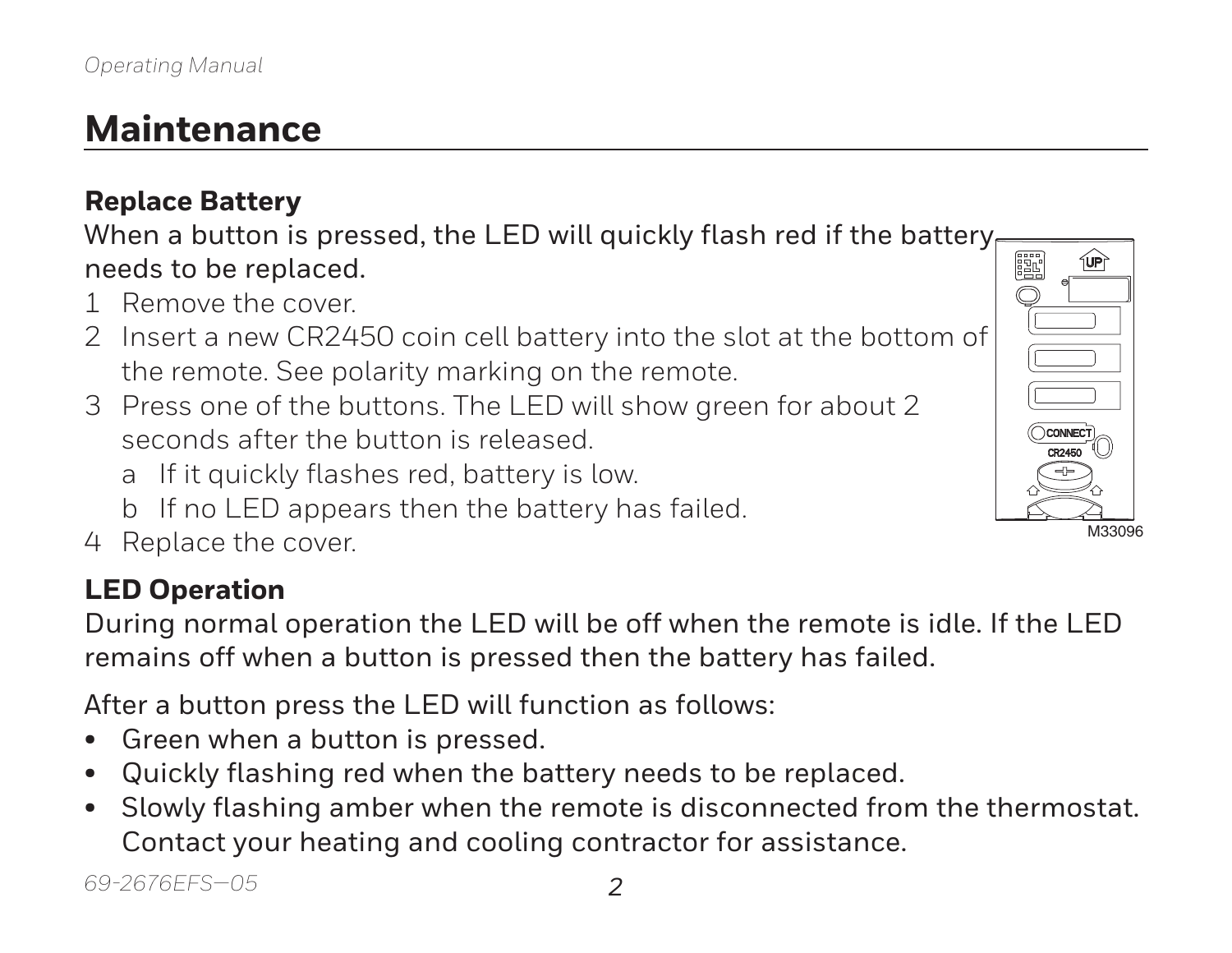## **Troubleshooting**

| Symptom                                                        | <b>Possible Cause</b>                                                                                                                         | Action                                                                                                                                                                                                              |
|----------------------------------------------------------------|-----------------------------------------------------------------------------------------------------------------------------------------------|---------------------------------------------------------------------------------------------------------------------------------------------------------------------------------------------------------------------|
| No LED.                                                        | Normal operation while remote is idle.                                                                                                        | No action needed.                                                                                                                                                                                                   |
| No LED when button is<br>pressed.                              | The battery has failed.                                                                                                                       | Replace the CR2450 coin cell battery.                                                                                                                                                                               |
| LED quickly flashes red<br>when button is pressed.             | The battery is low.                                                                                                                           | Replace the CR2450 coin cell battery.                                                                                                                                                                               |
| LED slowly flashes amber<br>when button is pressed.            | The remote is not connected to the<br>thermostat.                                                                                             | Contact your heating and cooling contractor<br>for assistance.                                                                                                                                                      |
| The thermostat does not<br>change when a button is<br>pressed. | Please allow up to 15 seconds for<br>change to show up on the thermostat.<br>The battery has failed.<br>The remote has lost<br>communication. | 1 Verify that the LED shows green when a<br>button is pressed on the remote. If there<br>is no LED, replace the CR2450 coin cell<br>battery.<br>Contact your heating and cooling<br>2<br>contractor for assistance. |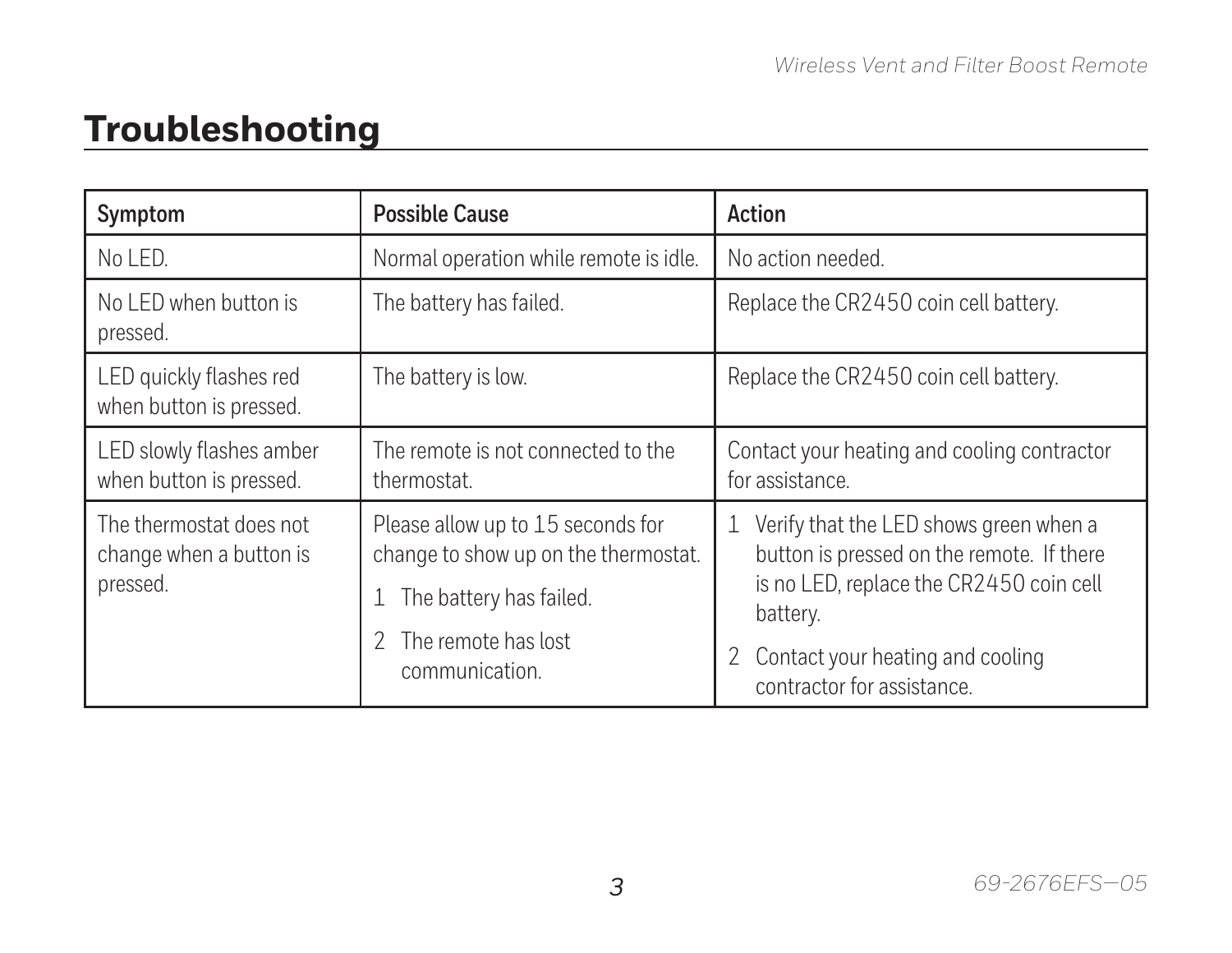*Operating Manual*

#### **Specifications**

**Operating Ambient Temperature** 35 to 114° F (1.7 to 45.6° C)

#### **Operating Relative Humidity**

5% to 90% (non-condensing)

#### **Physical Dimensions** (height, width, depth)

2-7/8 x 1-7/8 x 15/16 inches (74 x 48 x 24 mm)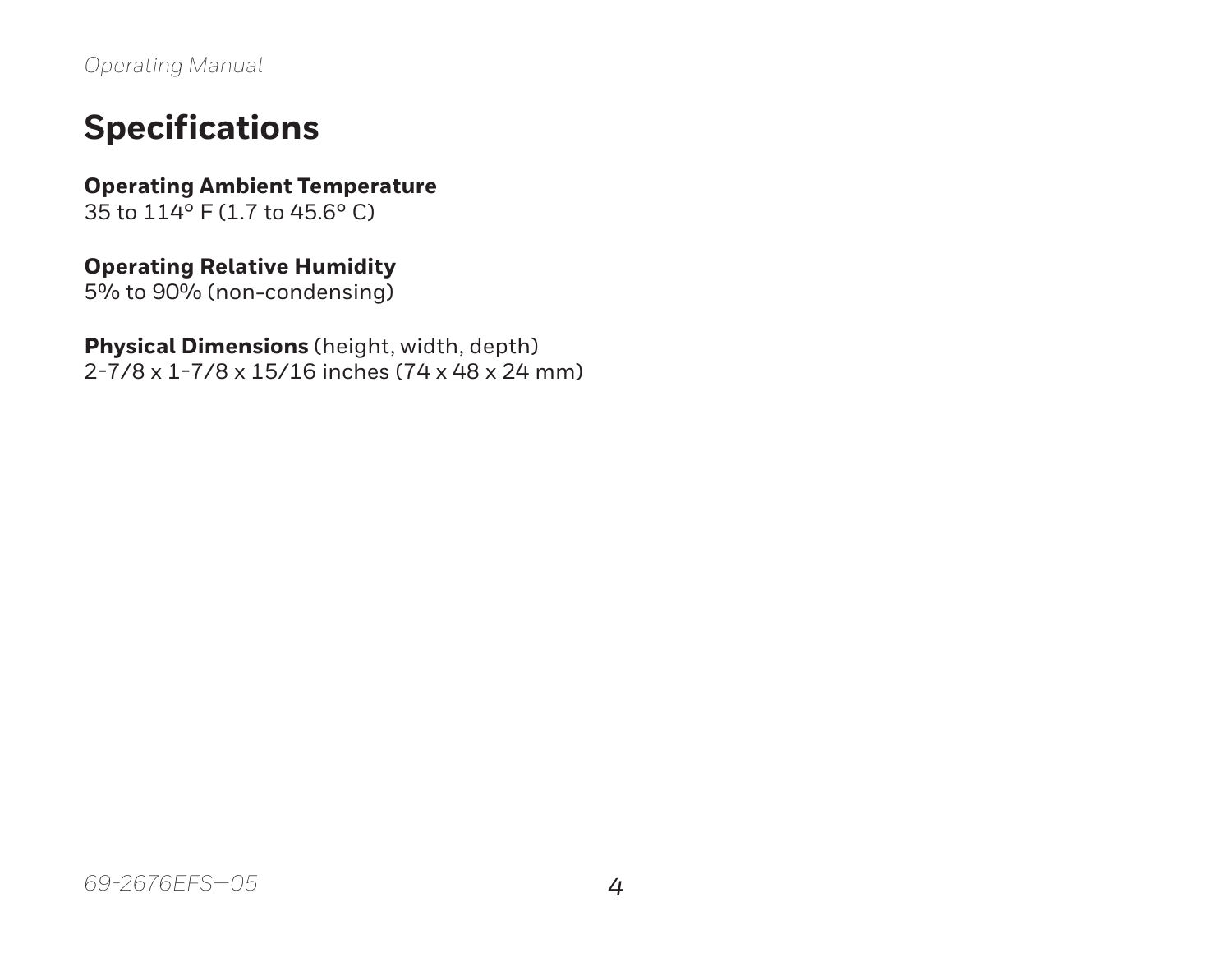#### **2-year warranty**

Resideo warrants this product to be free from defects in workmanship or materials, under normal use and service, for a period of two (2) years from the date of first purchase by the original purchaser. If at any time during the warranty period the product is determined to be defective due to workmanship or materials, Resideo shall repair or replace it (at Resideo's option).

If the product is defective,

(i) return it, with a bill of sale or other dated proof of purchase, to the place from which you purchased it; or

(ii) call Resideo Customer Care at 1-800-468-1502. Customer Care will make the determination whether the product should be returned to the following address: Resideo Return Goods, 1985 Douglas Dr. N., Golden Valley, MN 55422, or whether a replacement product can be sent to you.

This warranty does not cover removal or reinstallation costs. This warranty shall not apply if it is shown by Resideo that the defect was caused by damage which occurred while the product was in the possession of a consumer.

Resideo's sole responsibility shall be to repair or replace the product within the terms stated above. RESIDEO SHALL NOT BE LIABLE FOR ANY LOSS OR DAMAGE OF ANY KIND, INCLUDING ANY INCIDENTAL OR CONSEQUENTIAL DAMAGES RESULTING, DIRECTLY OR INDIRECTLY, FROM ANY BREACH OF ANY WARRANTY, EXPRESS OR IMPLIED, OR ANY OTHER FAILURE OF THIS PRODUCT.

Some states do not allow the exclusion or limitation of incidental or consequential damages, so this limitation may not apply to you.

THIS WARRANTY IS THE ONLY EXPRESS WARRANTY RESIDEO MAKES ON THIS PRODUCT. THE DURATION OF ANY IMPLIED WARRANTIES, INCLUDING THE WARRANTIES OF MERCHANTABILITY AND FITNESS FOR A PARTICULAR PURPOSE, IS HEREBY LIMITED TO THE TWO YEAR DURATION OF THIS WARRANTY. Some states do not allow limitations on how long an implied warranty lasts, so the above limitation may not apply to you.

This warranty gives you specific legal rights, and you may have other rights which vary from state to state. If you have any questions concerning this warranty, please write Resideo Customer Care, 1985 Douglas Dr, Golden Valley, MN 55422 or call 1-800-468-1502.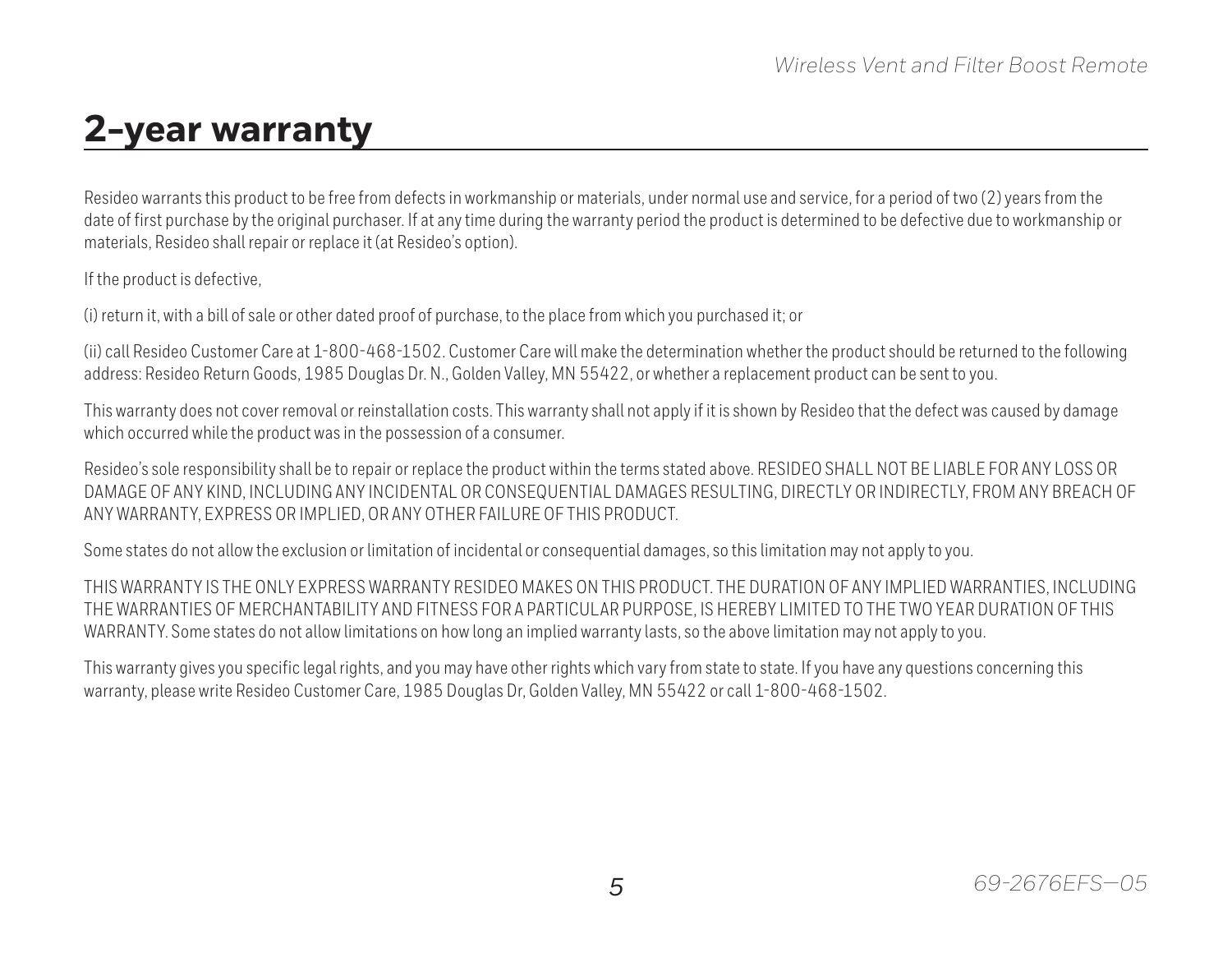#### **Need Help?**

#### For assistance with this product please visit **http://honeywellhome.com**

# T resideo

Resideo Technologies Inc. 1985 Douglas Drive North, Golden Valley, MN 55422

**www.resideo.com** 69-2676EFS—05 M.S. Rev. 05-20 | Printed in United States

© 2020 Resideo Technologies, Inc. All rights reserved.

The Honeywell Home trademark is used under license from Honeywell International, Inc. This product is manufactured by Resideo Technologies, Inc. and its affiliates. Tous droits réservés. La marque de commerce Honeywell Home est utilisée avec l'autorisation d'Honeywell International, Inc.

Ce produit est fabriqué par Resideo Technologies, Inc. et ses sociétés affiliées.

Todos los derechos reservados. La marca comercial Honeywell Home se utiliza bajo licencia de Honeywell International, Inc.

Este producto es fabricado por Resideo Technologies, Inc. y sus afiliados.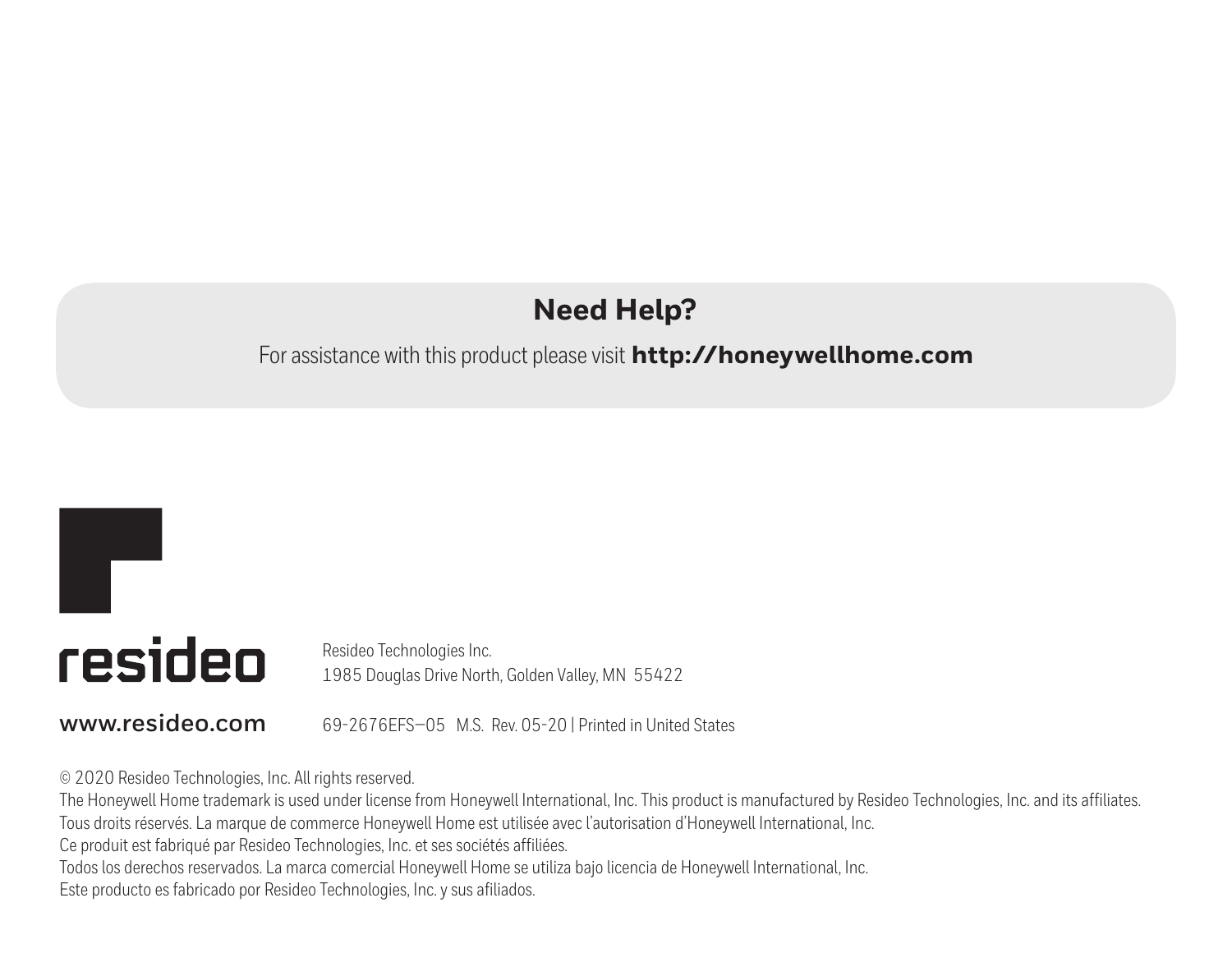# **Honeywell Home**



# **Manuel de fonctionnement**

# *Dispositif à distance de surventilation et de surfiltration sans fil*

Minuterie de ventilation et de filtration de 20/40/60 minutes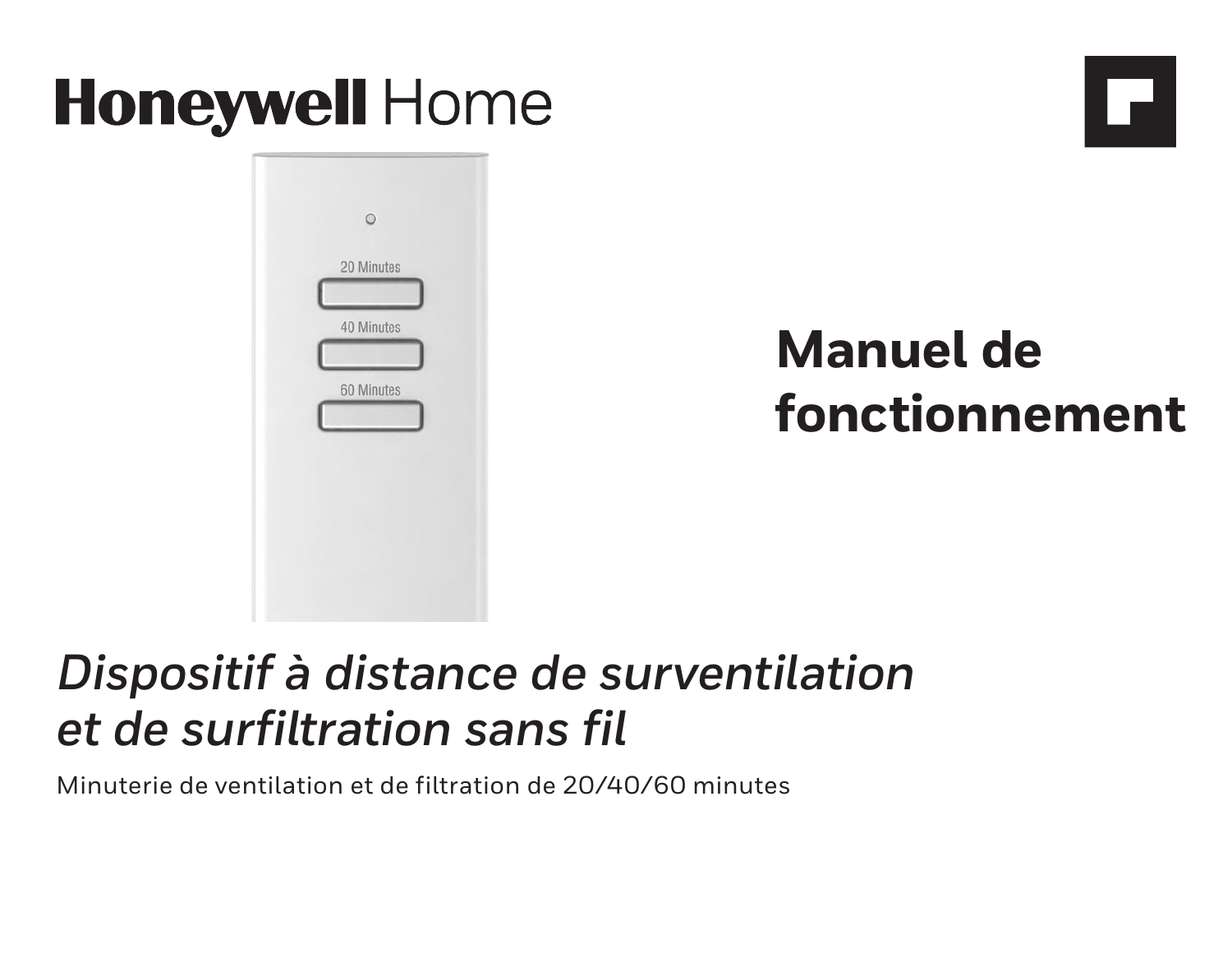#### **Fonctionnement**

Le dispositif à distance de surventilation et de surfiltration sans fil assure la commande à une seule touche de votre système de ventilation et de filtration des salles de bain, salles de lavage ou tout autre endroit de votre résidence ou bâtiment.

Le dispositif à distance possède trois touches : 20, 40 et 60 minutes. La ventilation et la filtration peuvent être temporairement suralimentées pendant 20, 40 et 60 minutes, selon la touche qui est appuyée.



Ce dispositif contient une pile au lithium pouvant contenir du perchlorate. Une manipulation spéciale peut être requise.

Voir www.dtsc.ca.gov/hazardouswaste/perchlorate.

*69-2676EFS—05 ii*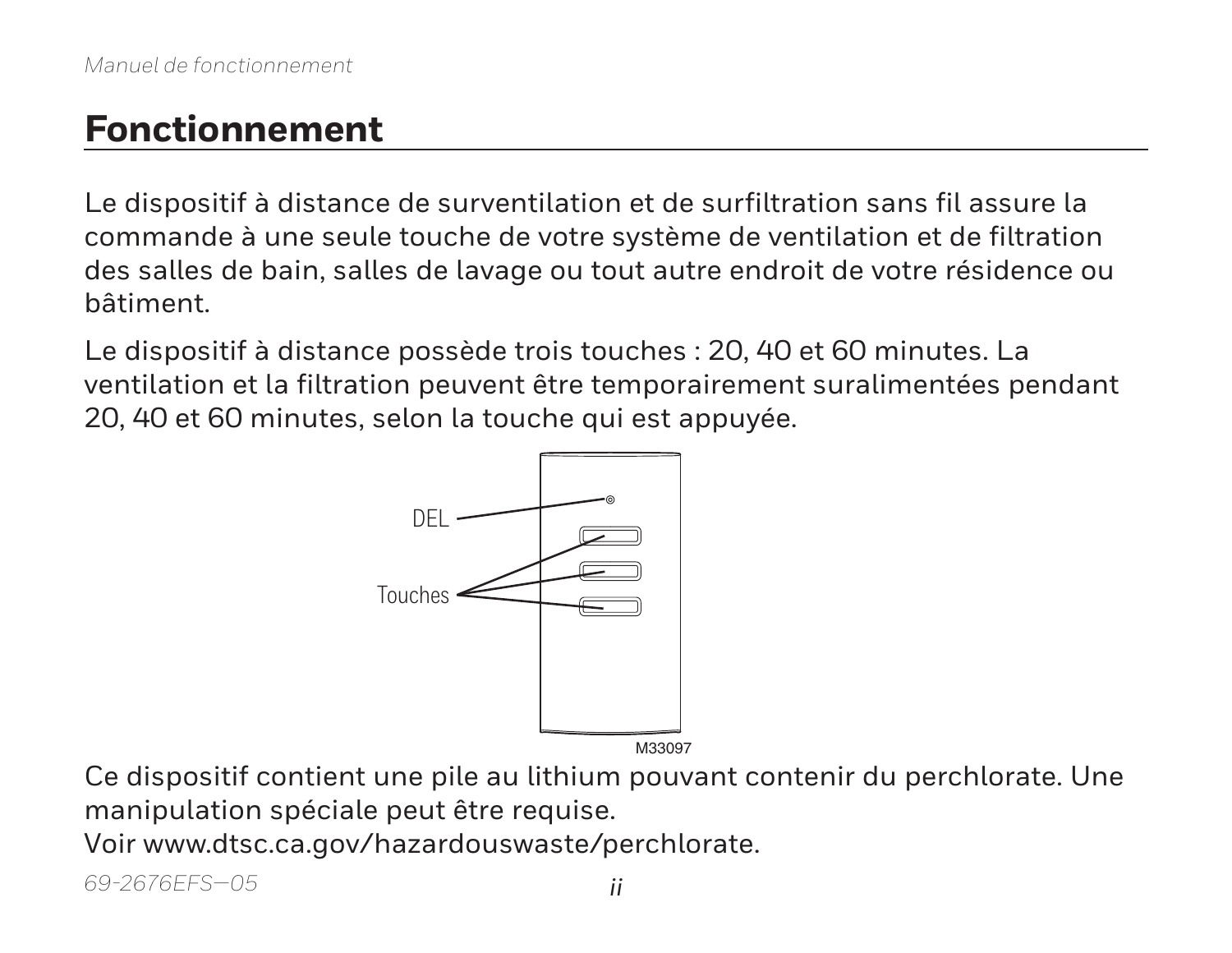#### **Référence rapide**

Le fait d'appuyer sur une de ces touches suralimente temporairement le système de ventilation et de filtration pendant le temps indiqué sur la touche ou la durée réglée au thermostat, la durée supérieure étant sélectionnée. La surventilation peut être annulée à partir du thermostat.

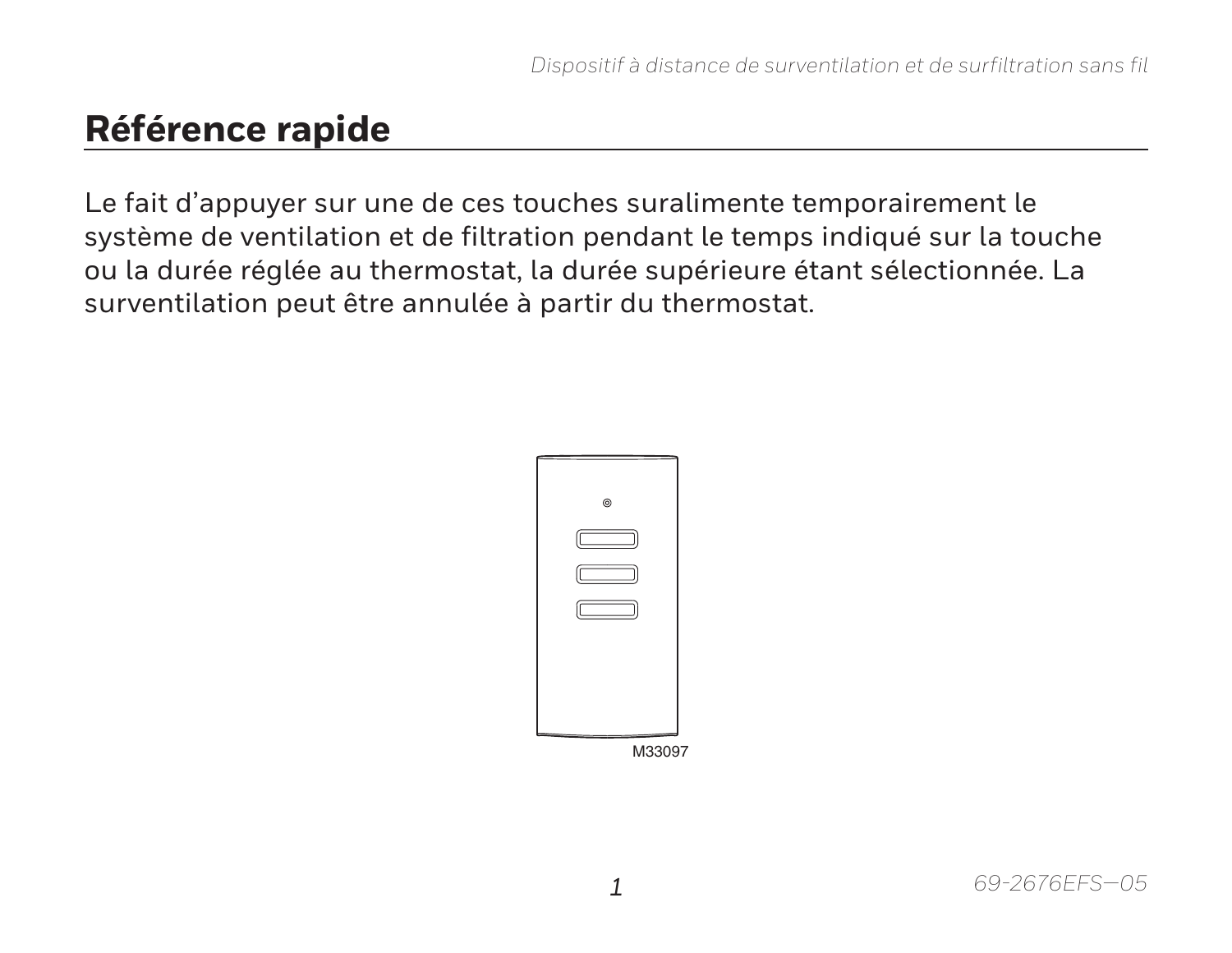## **Entretien**

#### **Remplacement de la pile**

Lorsqu'une touche est appuyée, le voyant DEL clignote rapidement en rouge si la pile doit être remplacée.

- 1 Retirez le couvercle.
- 2 Insérez une pile bouton CR2450 neuve dans la fente au bas du dispositif à distance. Consultez la polarité indiquée sur le dispositif à distance.
- 3 Appuyez sur l'une des touches. Le voyant DEL clignote en vert pendant environ 2 secondes une fois la touche relâchée.
	- a S'il clignote rapidement en rouge, la pile est faible.
	- b Si aucun voyant DEL ne s'allume, la pile est morte.
- 4 Replacez le couvercle.

#### **Fonctionnement du voyant DEL**

Lors du fonctionnement normal, le voyant DEL est éteint lorsque le dispositif à distance est en veille. Si le voyant DEL reste éteint lorsqu'une touche est appuyée, la pile est morte.

Le voyant DEL fonctionne de la façon suivante lorsqu'une touche est appuyée :

- Vert lorsqu'une touche est appuyée.
- Clignotements rouges rapides lorsque la pile doit être remplacée.
- Clignotements oranges lents lorsque le dispositif à distance est débranché du thermostat. Contactez votre entrepreneur de chauffage/refroidissement pour obtenir de l'aide.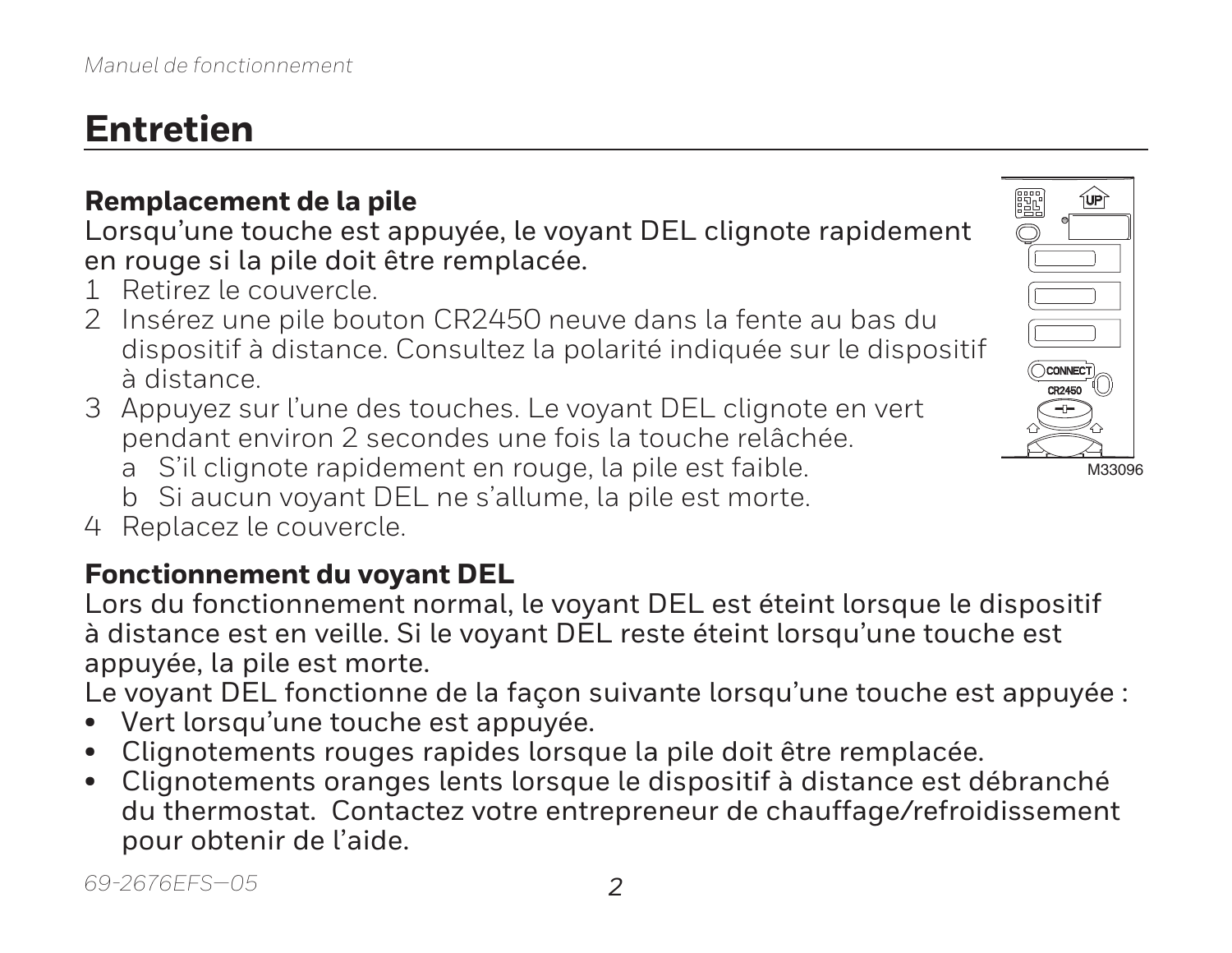### **Dépannage**

| Symptôme                                                                     | Cause possible                                                                                                                                                            | Action                                                                                                                                                                                                                                                                                 |
|------------------------------------------------------------------------------|---------------------------------------------------------------------------------------------------------------------------------------------------------------------------|----------------------------------------------------------------------------------------------------------------------------------------------------------------------------------------------------------------------------------------------------------------------------------------|
| Pas de voyant DEL.                                                           | Fonctionnement normal<br>lorsque le dispositif à distance<br>est en veille.                                                                                               | Aucune action requise.                                                                                                                                                                                                                                                                 |
| Le voyant DEL reste éteint lorsqu'une<br>touche est appuyée.                 | La pile est morte.                                                                                                                                                        | Remplacez la pile bouton CR2450.                                                                                                                                                                                                                                                       |
| Le voyant DEL clignote rapidement en<br>rouge lorsqu'une touche est appuyée. | La pile est faible.                                                                                                                                                       | Remplacez la pile bouton CR2450.                                                                                                                                                                                                                                                       |
| Le voyant DEL clignote lentement en<br>orange lorsqu'une touche est appuyée. | Le dispositif à distance n'est<br>pas connecté au thermostat.                                                                                                             | Contactez votre entrepreneur de<br>chauffage/refroidissement pour obtenir<br>de l'aide.                                                                                                                                                                                                |
| L'affichage du thermostat ne change<br>pas lorsqu'une touche est appuyée.    | Veuillez attendre 15 secondes<br>pour que la modification<br>apparaisse sur le thermostat.<br>1 La pile est morte.<br>Le dispositif à distance ne<br>2<br>communique pas. | Vérifiez que le voyant DEL s'allume en<br>1<br>vert lorsqu'une touche est appuyée sur<br>le dispositif à distance. Si le voyant<br>DEL est éteint, remplacez la pile<br>bouton CR2450.<br>Contactez votre entrepreneur de<br>2<br>chauffage/refroidissement pour<br>obtenir de l'aide. |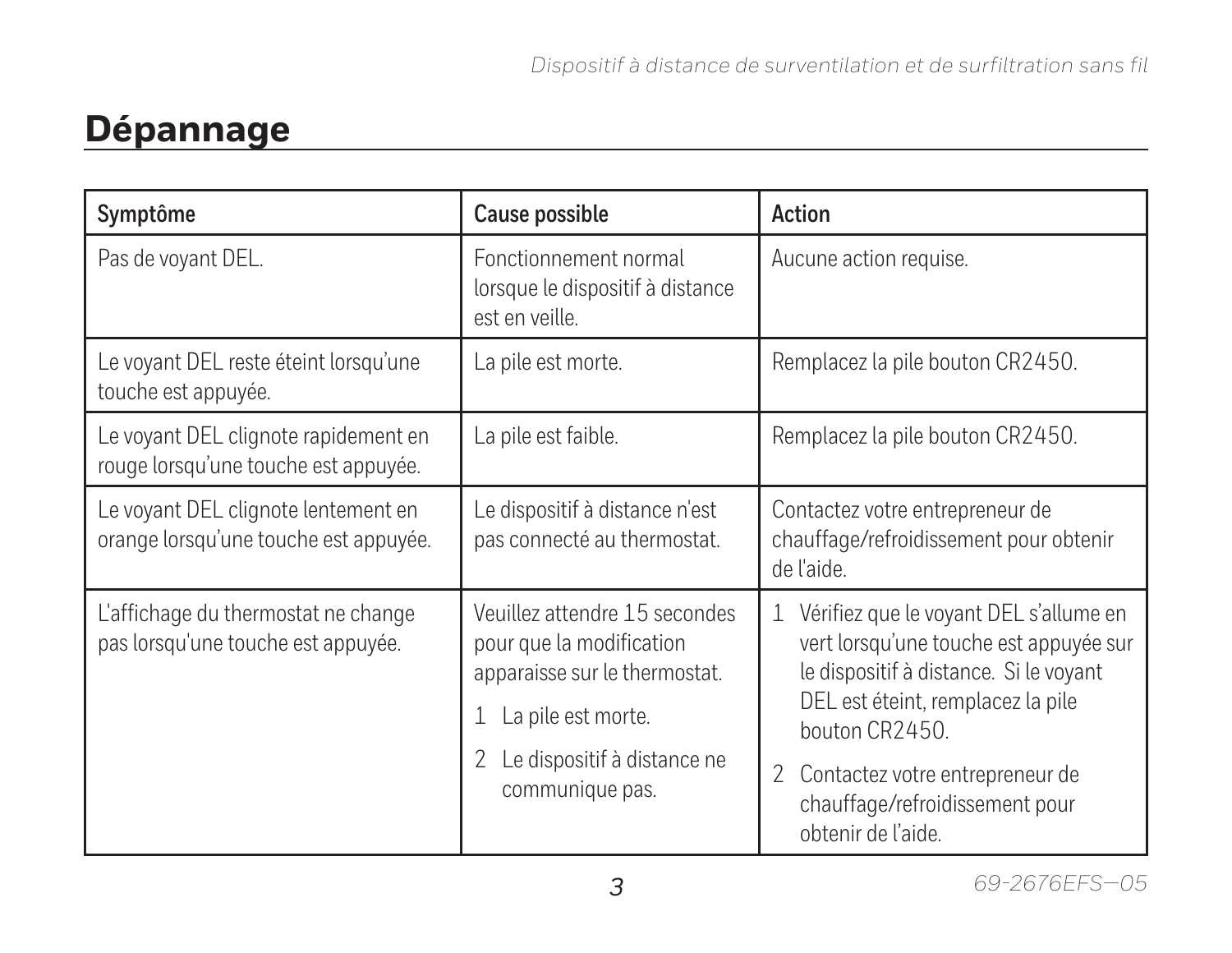#### **Caractéristiques techniques**

**Température ambiante de service**

1,7 à 45,6 °C (35 à 114 °F)

#### **Humidité relative de service**

5 % à 90 % (sans condensation)

**Dimensions** (hauteur, largeur, profondeur) 74 x 48 x 24 mm (2-7/8 x 1-7/8 x 15/16 po)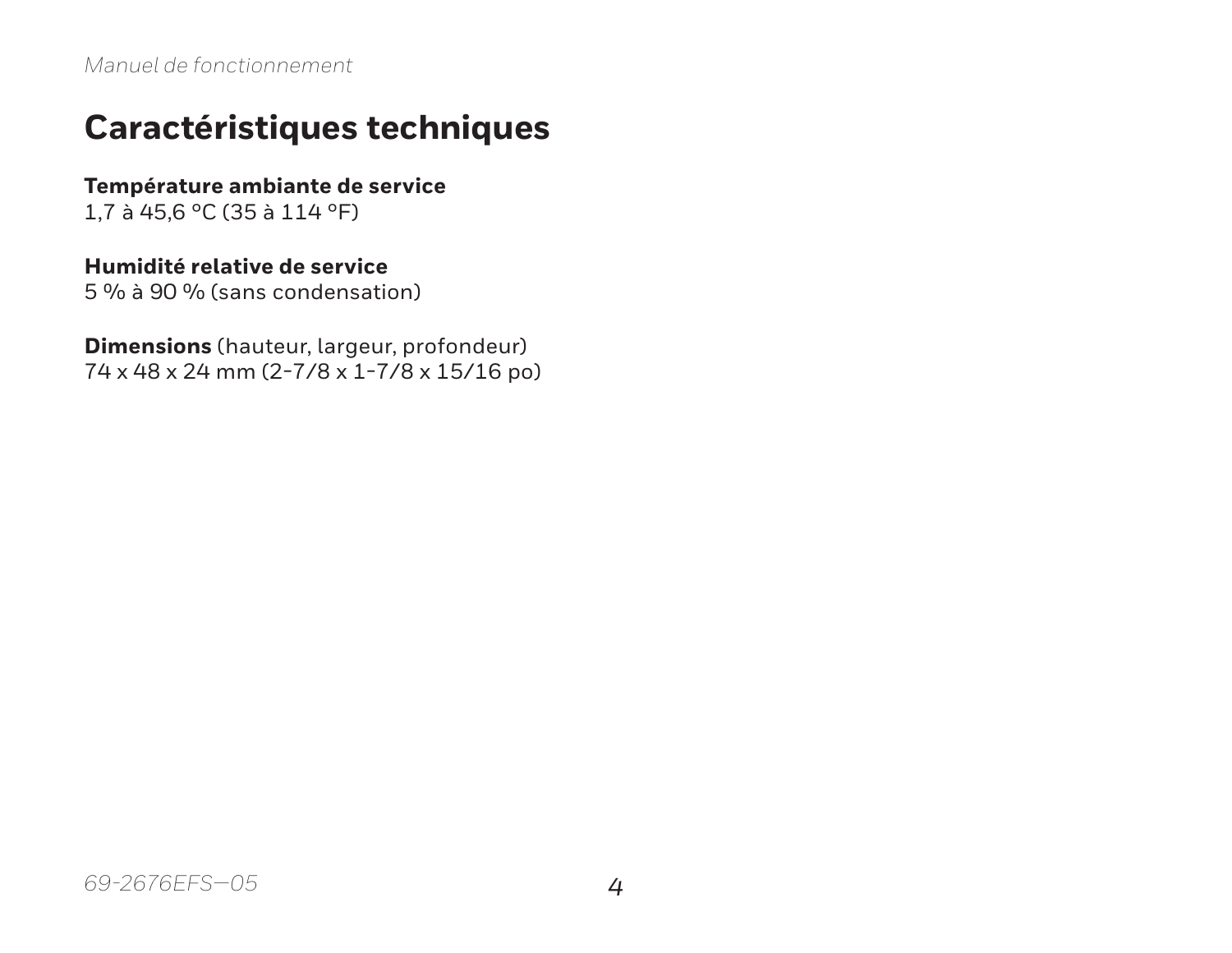#### **Garantie de 2 ans**

Resideo garantit ce produit contre tout défaut de pièce ou de main-d'oeuvre, durant une période pour deux (2) ans à partir de la date d'achat par le consommateur d'origine si le produit est utilisé et entretenu convenablement. En cas de défaillance ou de mauvais fonctionnement pendant la période de garantie, Resideo remplacera ou réparera le produit, à sa discrétion.

Si le produit est défectueux

(i) renvoyez-le avec la facture ou une autre preuve d'achat date au lieu d'achat; ou

(ii) appelez le service à la clientèle de Resideo en composant le 1-800-468-1502. Le service à la clientèle déterminera si le produit doit être retourné à l'adresse suivante : Resideo Return Goods, 1985 Douglas Dr. N., Golden Valley, MN 55422, ou si un produit de remplacement peut vous être expédié.

La présente garantie ne couvre pas les frais de retrait ou de réinstallation. La présente garantie ne s'applique pas s'il est démontré par Resideo que la défaillance ou le mauvais fonctionnement sont dus à un endommagement du produit alors que le consommateur l'avait en sa possession.

La responsabilité exclusive de Resideo se limite à réparer ou à remplacer le produit conformément aux modalités susmentionnées. RESIDEO N'EST EN AUCUN CAS RESPONSABLE DES PERTES OU DOMMAGES, Y COMPRIS LES DOMMAGES INDIRECTS OU ACCESSOIRES DÉCOULANT DIRECTEMENT OU INDIRECTEMENT D'UNE VIOLATION QUELCONQUE D'UNE GARANTIE, EXPRESSE OU TACITE, APPLICABLE AU PRÉSENT PRODUIT, OU TOUTE AUTRE DÉFAILLANCE DU PRÉSENT PRODUIT. Certaines provinces ne permettent pas l'exclusion ou la restriction des dommages indirects ou accessoires et, par conséquent, la présente restriction peut ne pas s'appliquer.

CETTE GARANTIE EST LA SEULE GARANTIE EXPRESSE FAITE PAR RESIDEO POUR CE PRODUIT. LA DURÉE DE TOUTE GARANTIE IMPLICITE, INCLUANT LES GARANTIES DE QUALITÉ MARCHANDE OU D'ADAPTATION À UNE UTILISATION PARTICULIÈRE, EST LIMITÉE PAR LES PRÉSENTES À LA PÉRIODE DE DEUX ANNÉES DE LA PRÉSENTE GARANTIE. Certaines provinces ne permettent pas de limiter la durée des garanties tacites et, par conséquent, la présente limitation peut ne pas s'appliquer.

La présente garantie donne au consommateur des droits spécifiques et certains autres droits qui peuvent varier d'une province à l'autre.

Pour toute question concernant la présente garantie, prière d'écrire aux Services à la clientèle de Resideo à l'adresse suivante : Resideo Customer Relations, 1985 Douglas Dr, Golden Valley, MN 55422 ou composer le 1-800-468-1502.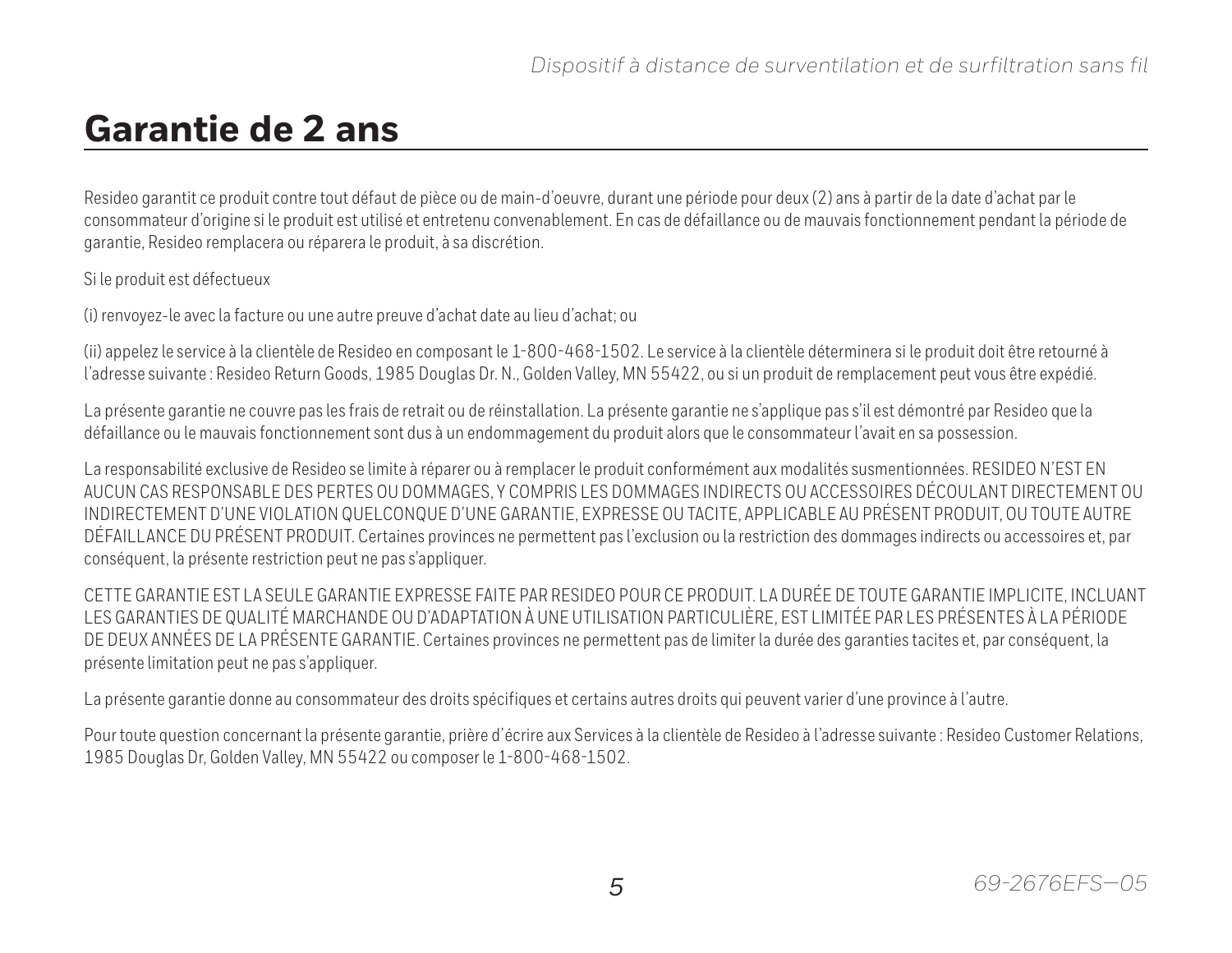#### **Besoin d'aide?**

#### Pour toute assistance concernant ce produit, visitez le site **http://honeywellhome.com**

# T resideo

Resideo Technologies Inc. 1985 Douglas Drive North, Golden Valley, MN 55422

**www.resideo.com** 69-2676EFS—05 M.S. Rev. 05-20 | Imprimé aux États-Unis

© 2020 Resideo Technologies, Inc. All rights reserved.

The Honeywell Home trademark is used under license from Honeywell International, Inc. This product is manufactured by Resideo Technologies, Inc. and its affiliates. Tous droits réservés. La marque de commerce Honeywell Home est utilisée avec l'autorisation d'Honeywell International, Inc.

Ce produit est fabriqué par Resideo Technologies, Inc. et ses sociétés affiliées.

Todos los derechos reservados. La marca comercial Honeywell Home se utiliza bajo licencia de Honeywell International, Inc.

Este producto es fabricado por Resideo Technologies, Inc. y sus afiliados.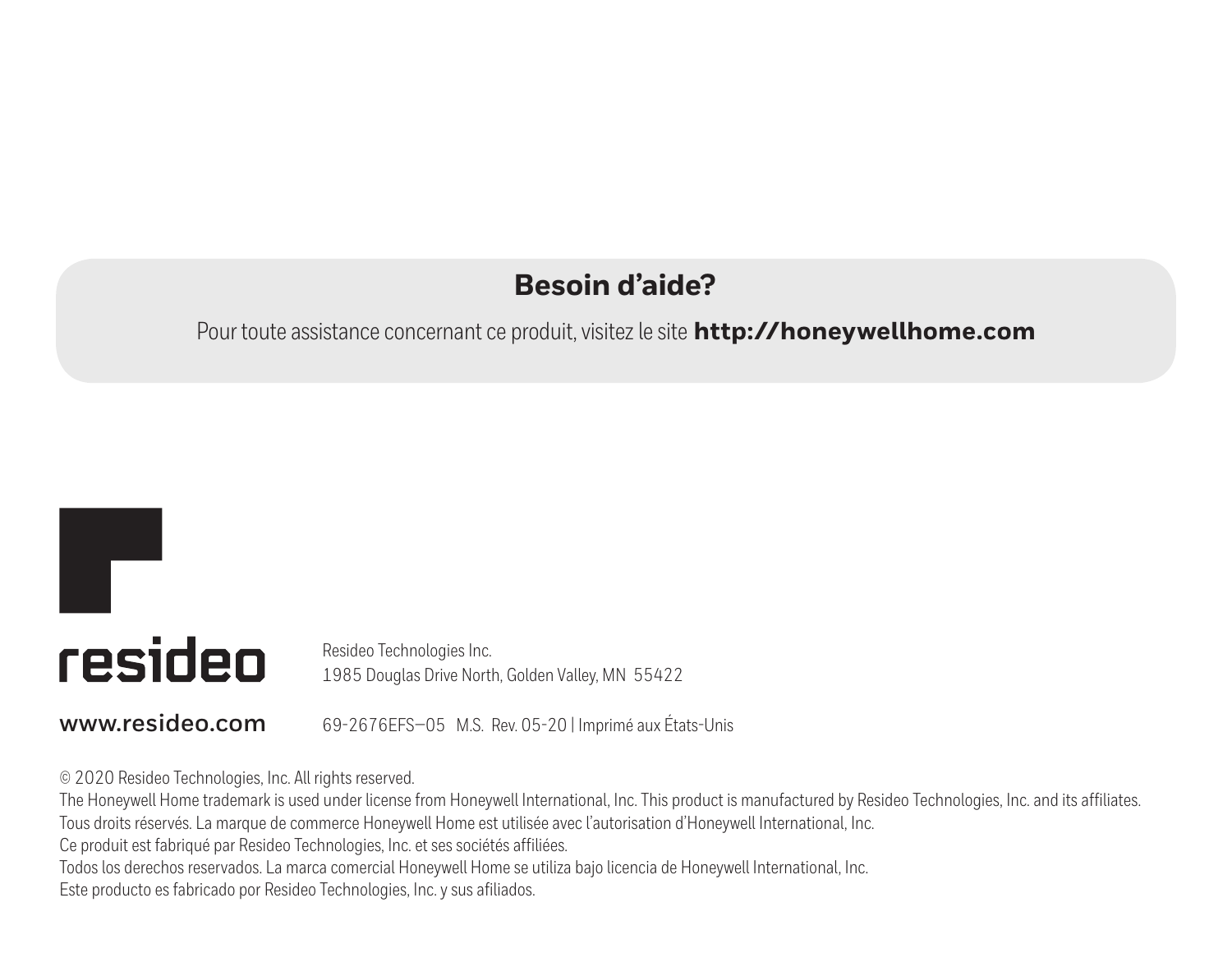# **Honeywell Home**



**Manual de funcionamiento**

H

# *Remoto inalámbrico para reforzar la ventilación y la filtración*

Temporizador de ventilación y filtración de 20/40/60 minutos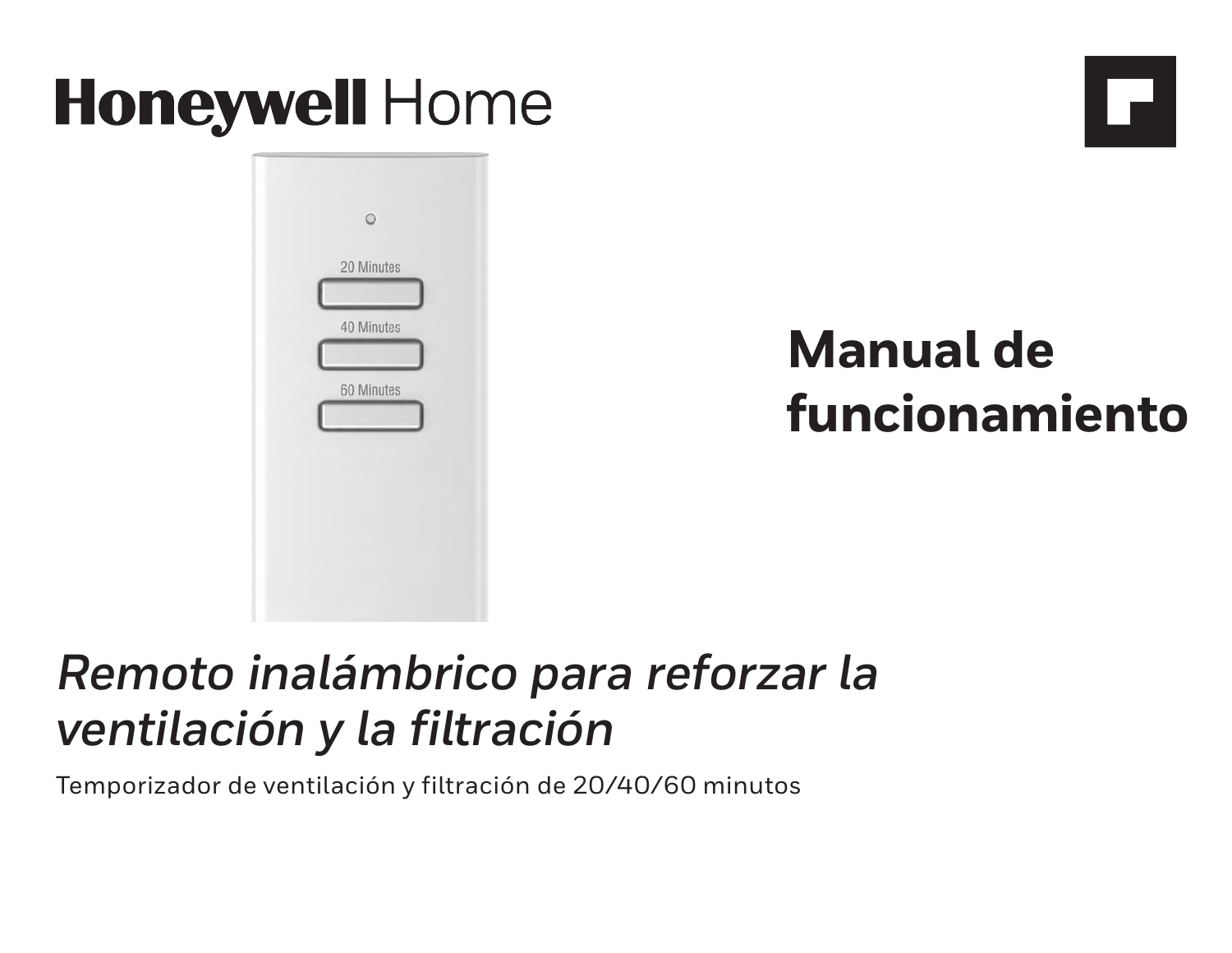#### **Funcionamiento**

El remoto inalámbrico para reforzar la ventilación y la filtración brinda el control de su sistema de ventilación y filtración en baños, lavaderos o cualquier ubicación en su hogar o edificio con tan sólo un toque.

El remoto tiene tres botones: 20, 40 y 60 minutos. La función de ventilación y filtración puede reforzarse temporalmente durante 20, 40 o 60 minutos, dependiendo del botón que se presione.



Este dispositivo tiene baterías de litio que pueden contener material con perclorato. Es posible que necesite una manipulación especial. Visite www.dtsc.ca.gov/hazardouswaste/perchlorate.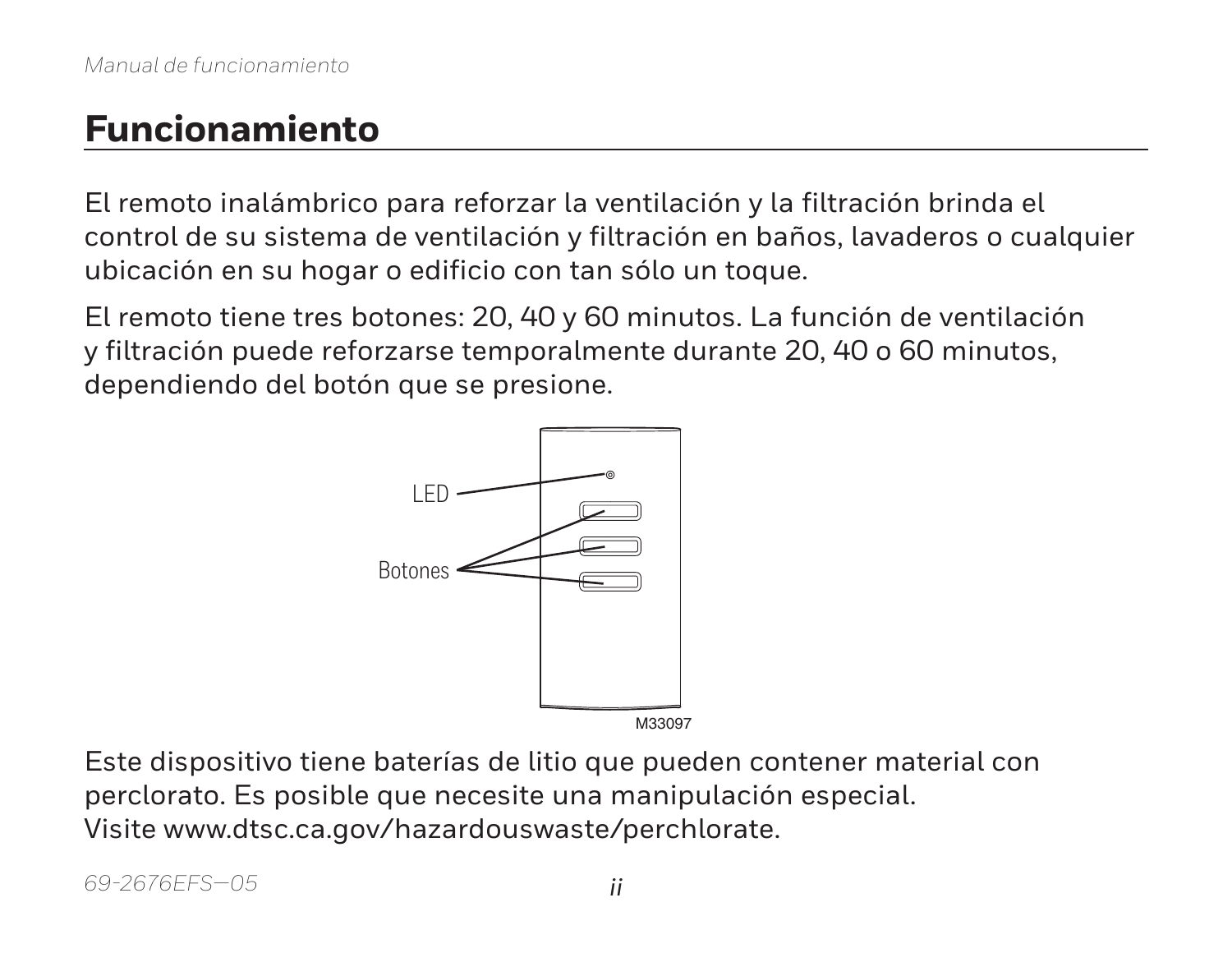#### **Referencia rápida**

Presionar uno de estos botones refuerza temporalmente la función del ventilador y la filtración por el tiempo que indica el botón o por el tiempo actual de funcionamiento del termostato, el que sea mayor. El aumento de la función de ventilación puede cancelarse desde el termostato.

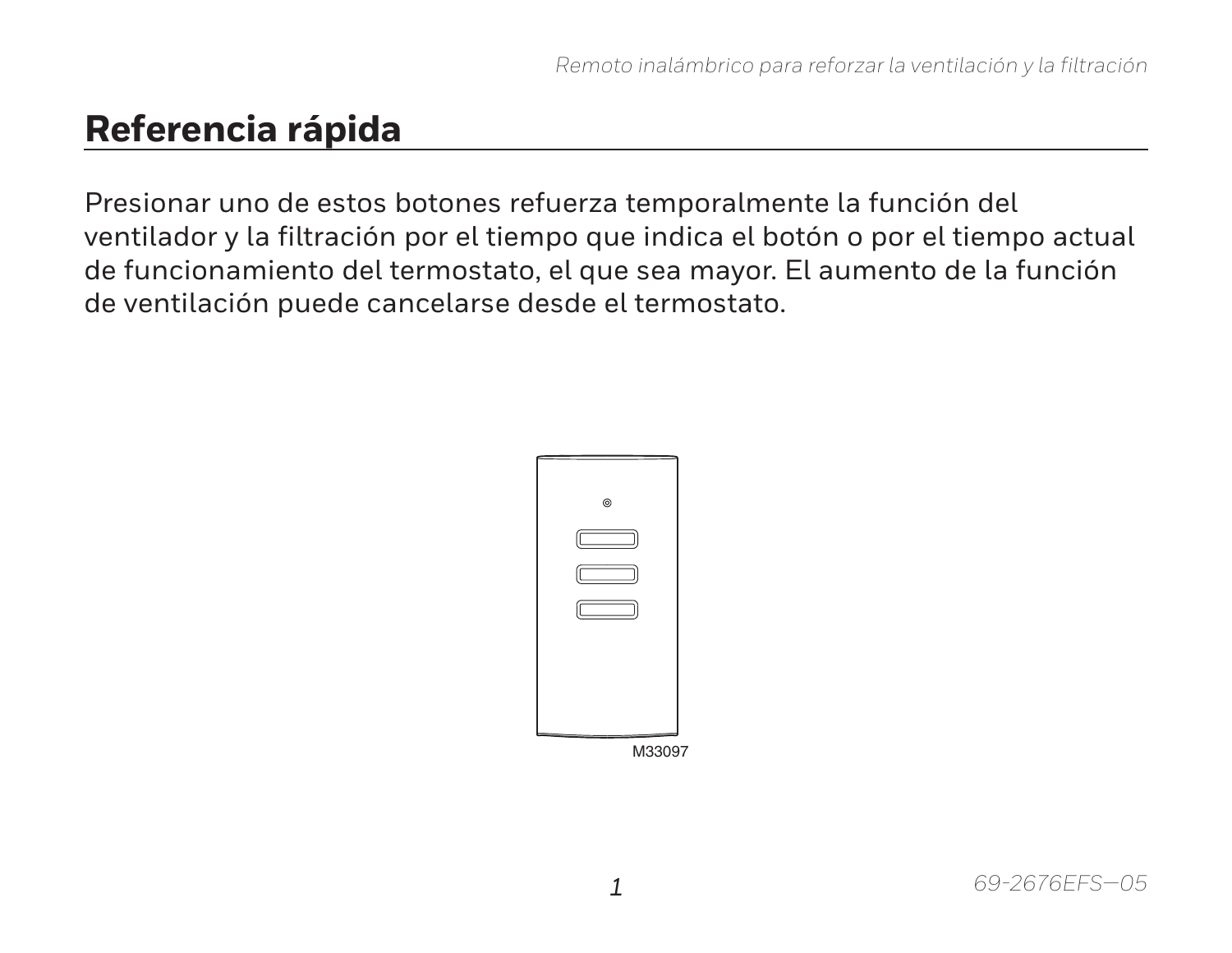## **Mantenimiento**

#### **Cambio de la batería**

Cuando se presiona el botón, el LED destellará rápidamente en rojo si es necesario cambiar la batería.

- 1 Quite la cubierta.
- 2 Inserte una nueva batería de botón CR2450 en la ranura de la parte inferior del remoto. Observe las marcas de la polaridad en el remoto.
- 3 Presione uno de los botones. El LED permanecerá verde durante 2 segundos después de que haya soltado el botón.
	- a Si destella rápidamente en rojo, la batería tiene poca carga.
	- b Si no se enciende el LED la batería está agotada.
- 4 Vuelva a colocar la cubierta.

#### **Funcionamiento con LED**

Durante el funcionamiento normal el LED estará apagado cuando el remoto está inactivo. Si el LED permanece apagado cuando se presiona un botón, la batería está agotada.

Después de que presiona un botón, el LED funcionará como sigue:

- Verde cuando se presiona un botón.
- Destellando rápidamente en rojo cuando debe cambiar la batería.
- Destella lentamente en ámbar cuando el remoto está desconectado del termostato. Comuníquese con su contratista de calefacción/refrigeración para que le asista.

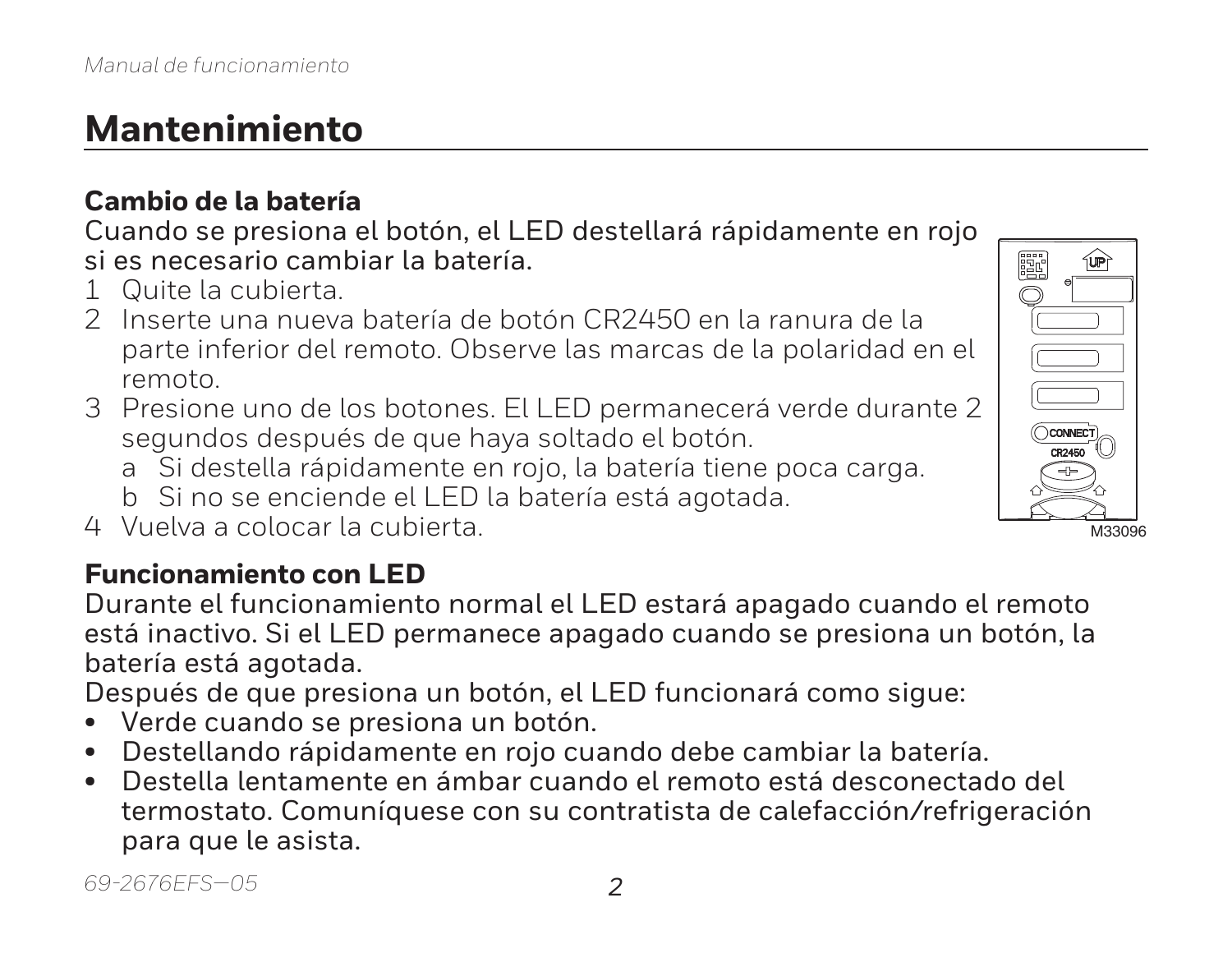### **Localización y solución de problemas**

| Síntoma                                                             | Causa posible                                                                                                                                                                  | Acción                                                                                                                                                                                                                                                                 |
|---------------------------------------------------------------------|--------------------------------------------------------------------------------------------------------------------------------------------------------------------------------|------------------------------------------------------------------------------------------------------------------------------------------------------------------------------------------------------------------------------------------------------------------------|
| FLLFD no se enciende.                                               | Funcionamiento normal<br>mientras el remoto está<br>inactivo.                                                                                                                  | No es necesario tomar acción.                                                                                                                                                                                                                                          |
| No se enciende ningún LED cuando<br>se presiona un botón.           | La batería falló.                                                                                                                                                              | Cambie la batería tipo botón CR2450.                                                                                                                                                                                                                                   |
| El LED destella rápidamente en rojo<br>cuando se presiona el botón. | La batería tiene poca carga.                                                                                                                                                   | Cambie la batería tipo botón CR2450.                                                                                                                                                                                                                                   |
| FLLFD destella lentamente en ámbar<br>cuando se presiona el botón.  | El remoto no está conectado al<br>termostato.                                                                                                                                  | Comuníquese con su contratista de<br>calefacción/refrigeración para que le asista.                                                                                                                                                                                     |
| El termostato no cambia cuando se<br>presiona un botón.             | Deje transcurrir hasta 15<br>segundos para que se muestre<br>el cambio en el termostato.<br>La batería falló.<br>$\mathbf{1}$<br>El remoto ha perdido la<br>2<br>comunicación. | Verifique que el LED esté en verde<br>$\mathbf{1}$<br>cuando se presione un botón en el<br>remoto. Si no se enciende ningún LED,<br>cambie la batería tipo botón CR2450.<br>Comuníquese con su contratista de<br>2<br>calefacción/refrigeración para que le<br>asista. |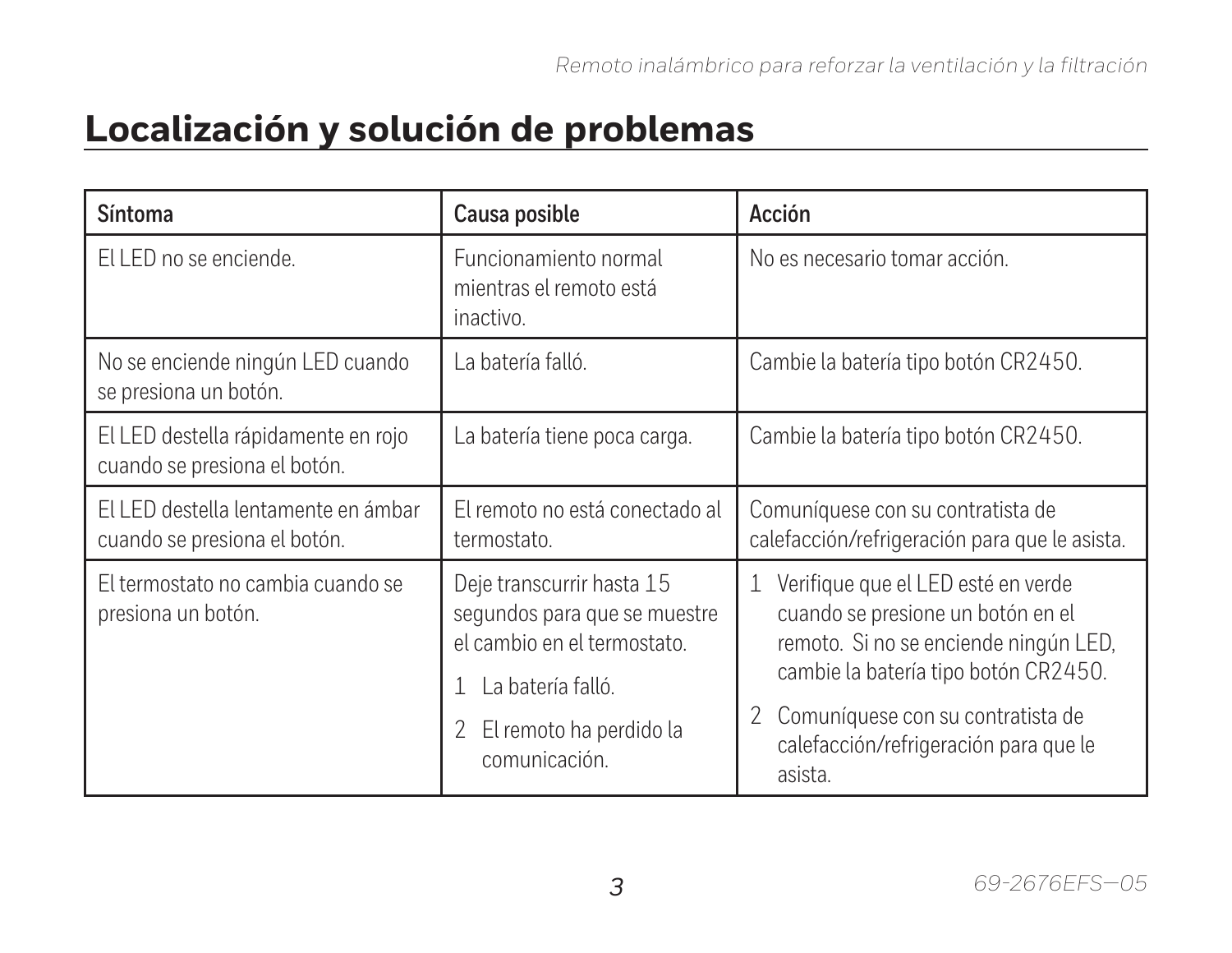#### **Especificaciones**

**Temperatura ambiente de funcionamiento** 35 a 114° F (1.7 a 45.6° C)

**Humedad relativa de funcionamiento**

5% al 90% (sin condensación)

**Dimensiones físicas** (alto, ancho, profundidad) 2-7/8 x 1-7/8 x 15/16 in (74 x 48 x 24 mm)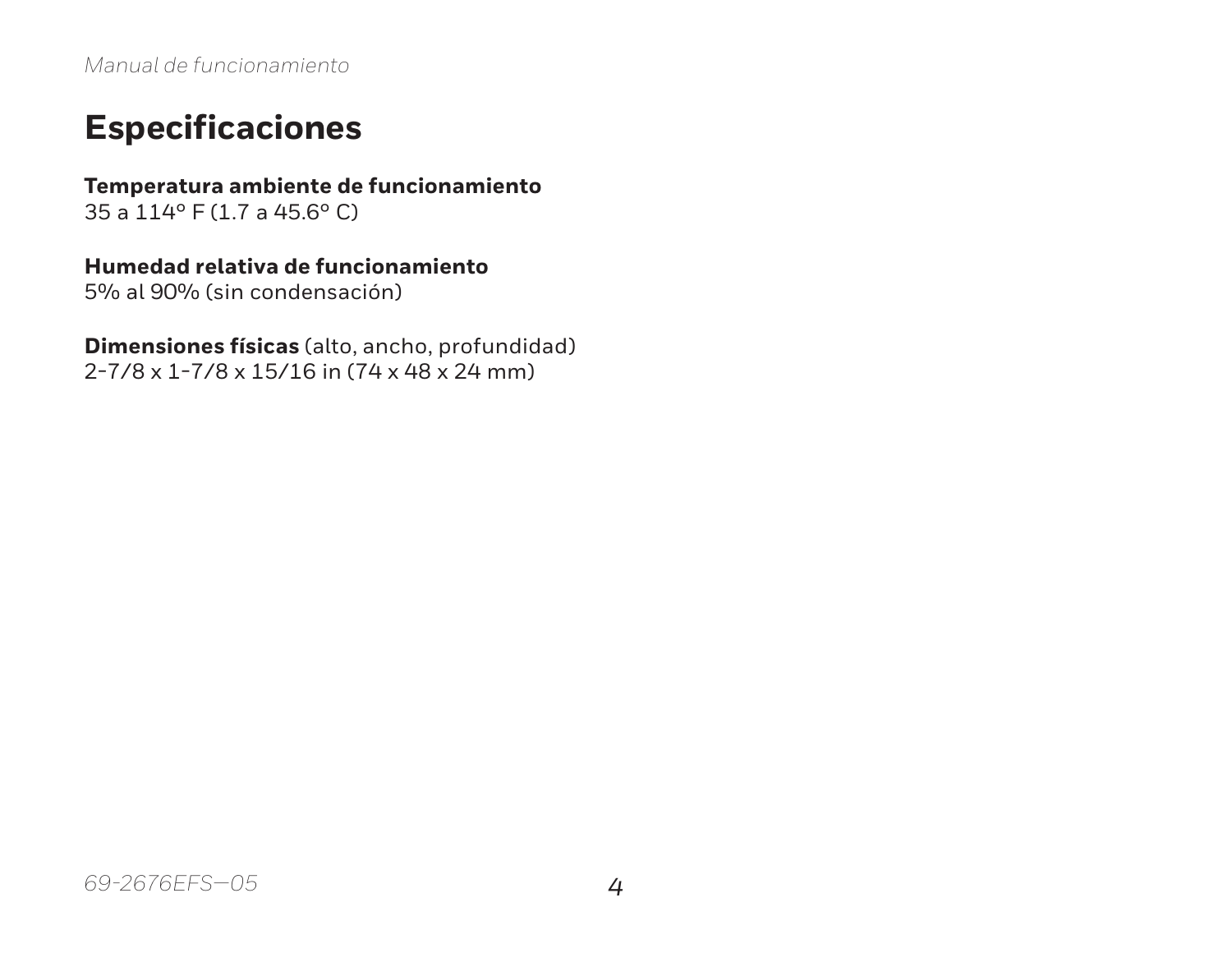#### **Garantía de 2 años**

Resideo garantiza que este producto no tiene defectos en la mano de obra ni en los materiales en condiciones de uso y servicio normales durante un período de dos (2) años desde la fecha de compra por parte del comprador original. Si en cualquier momento, durante el período de vigencia de la garantía, se determina que el producto está defectuoso debido a la mano de obra o los materiales, Resideo lo reparará o reemplazará (a elección de Resideo).

Si el producto está defectuoso

(i) devuélvalo, con una factura de venta o cualquier otro comprobante de compra con fecha, al lugar donde lo compró; o

(ii) llame al Servicio de atención al cliente de Resideo al 1-800-633-3991. En el Servicio de atención al cliente determinarán si el producto debe ser devuelto a la siguiente dirección: Resideo Return Goods, 1985 Douglas Dr. N., Golden Valley, MN 55422, o si se le puede enviar un producto de reemplazo.

Esta garantía no cubre los gastos de remoción ni de reinstalación. Esta garantía no se aplicará si Resideo demuestra que el defecto fue causado por daños que se produjeron mientras el producto estuvo en posesión de un consumidor.

La única responsabilidad de Resideo será la de reparar o reemplazar el producto según los términos mencionados anteriormente. RESIDEO NO SERÁ RESPONSABLE POR LA PÉRDIDA O EL DAÑO DE NINGÚN TIPO, INCLUYENDO LOS DAÑOS ACCIDENTALES O RESULTANTES DERIVADOS DIRECTA O INDIRECTAMENTE DEL INCUMPLIMIENTO DE LAS GARANTÍAS, EXPRESAS O IMPLÍCITAS, O DE OTRAS FALLAS DE ESTE PRODUCTO. Algunos estados no permiten la exclusión o limitación de los daños accidentales o resultantes, por lo que esta limitación podría no aplicarse en su caso.

ESTA GARANTÍA ES LA ÚNICA GARANTÍA EXPRESA QUE RESIDEO OTORGA SOBRE ESTE PRODUCTO. LA DURACIÓN DE CUALQUIERA DE LAS GARANTÍAS IMPLÍCITAS, INCLUIDAS LAS GARANTÍAS DE COMERCIABILIDAD E IDONEIDAD PARA UN FIN DETERMINADO, QUEDA, POR EL PRESENTE, LIMITADA A LA DURACIÓN DE DOS AÑOS DE ESTA GARANTÍA. Algunos estados no permiten limitaciones en relación a la duración de una garantía implícita, de manera que la limitación anterior puede no aplicarse en su caso.

Esta garantía le otorga derechos legales específicos, pero es posible que usted goce de otros derechos que varían de un estado a otro. Si tiene preguntas acerca de esta garantía, escriba a Resideo Customer Relations, 1985 Douglas Dr. Golden Valley, MN 55422 o llame al 1-800-633-3991.